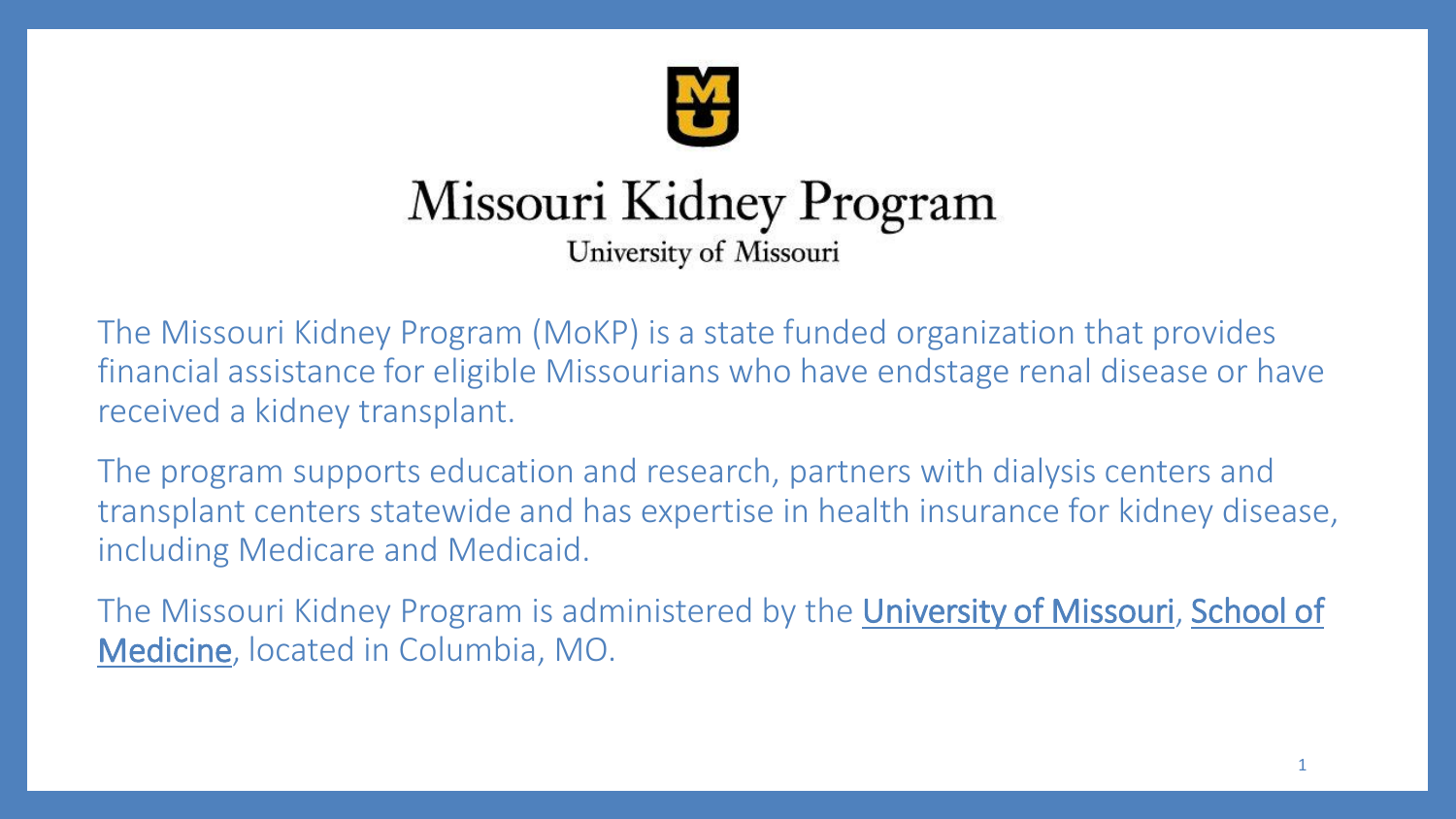## We Provide Financial Assistance with:



#### •Medications

- •Transportation Assistance to dialysis
- •Private Insurance Premium Assistance for transplant recipients
- •Transplant/Donor Grants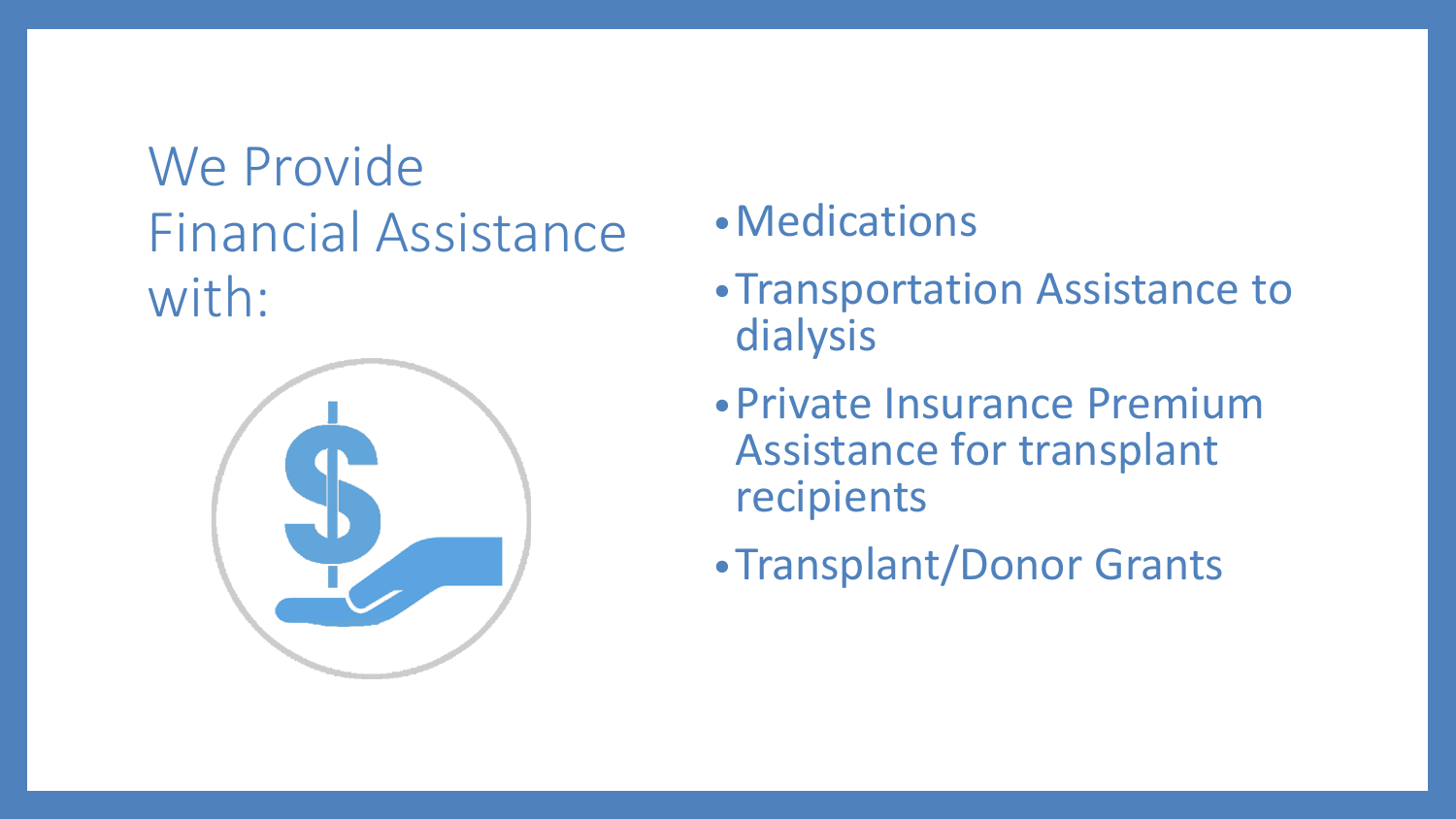# Counseling and



Casework Missouri Kidney Program has 6 staff members and 4 are certified Medicare CLAIM counselors. An on-site MO HealthNet (Medicaid) caseworker is available to help determine and review Medicaid eligibility.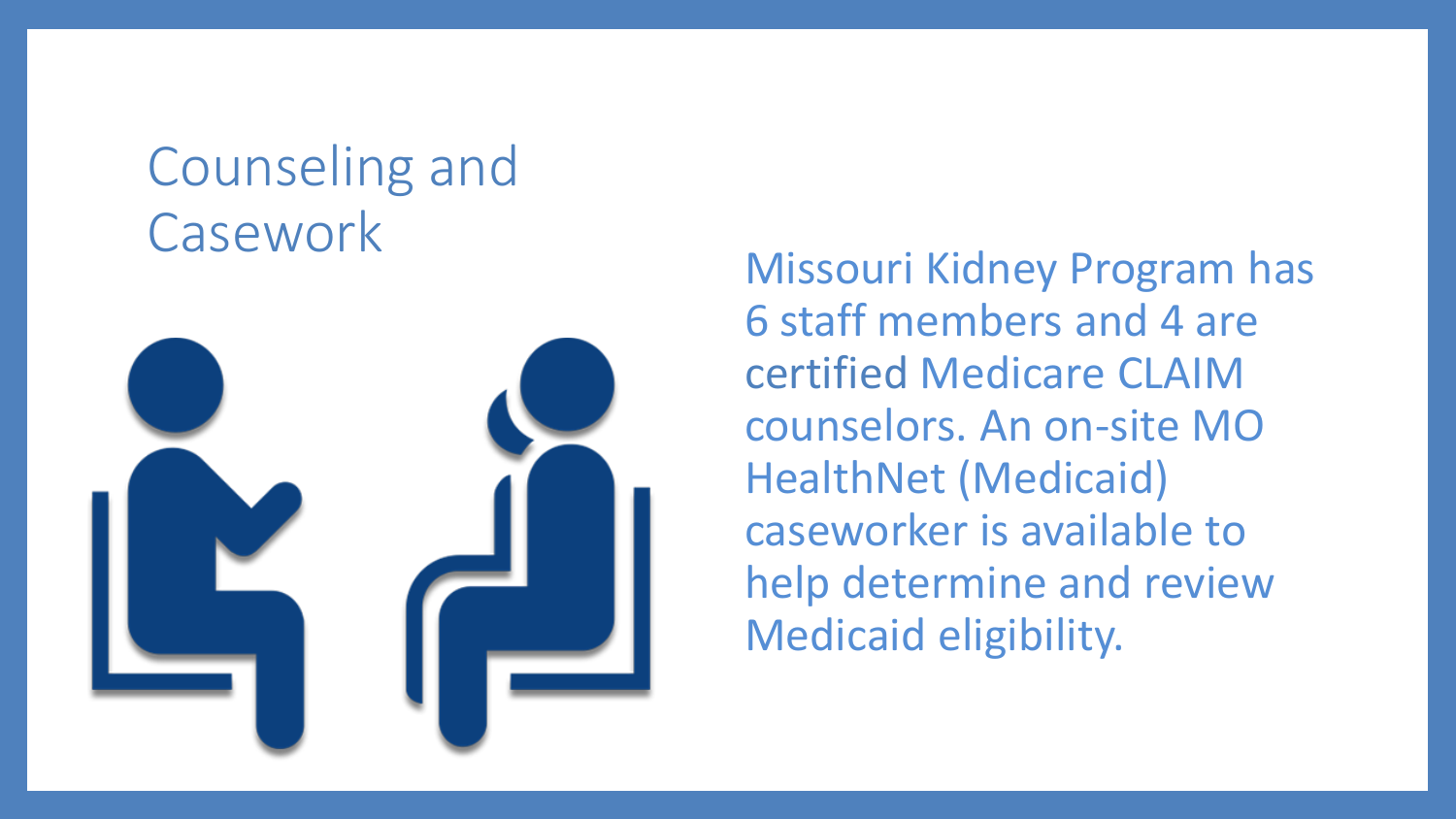#### Educating Patients and Providers



The Missouri Kidney Program supports education for patients with chronic kidney disease and endstage kidney disease, as well as the providers who care for them.

- On-line Patient Education classes for [stages 3-5 can be found at Patient](https://mokp.org/education/patient-education/)  Education – Missouri Kidney Program (mokp.org)
- Kidney Disease ECHO held on the 1<sup>st</sup> and 3<sup>rd</sup> Thursday of every month to improve early detection of CKD for providers such as doctors, nurses, Physician Assistants and Community Health Workers.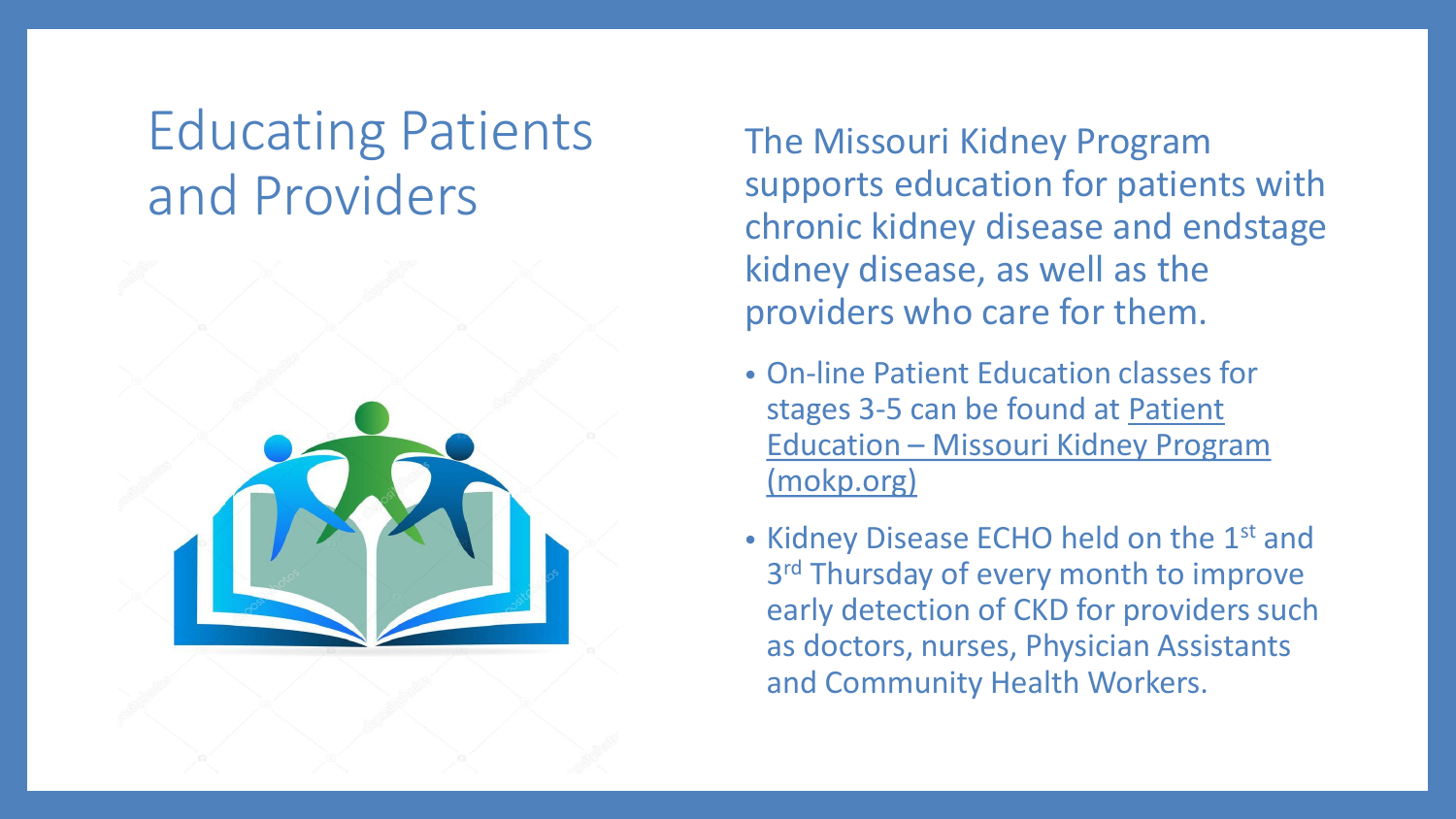# Who is eligible for and how to apply for MoKP assistance?

- Permanent MO resident with chronic kidney failure on dialysis or who has had a kidney transplant
- Receiving treatment through a contracted dialysis or transplant facility
- MO HealthNet (Medicaid) recipient with
	- spenddown less than \$1,200/month
	- Continuous Medicaid
	- SLMB/QMB
	- TTW
- If denied must meet MoKP financial requirements
- Contact your dialysis or transplant facility social worker to apply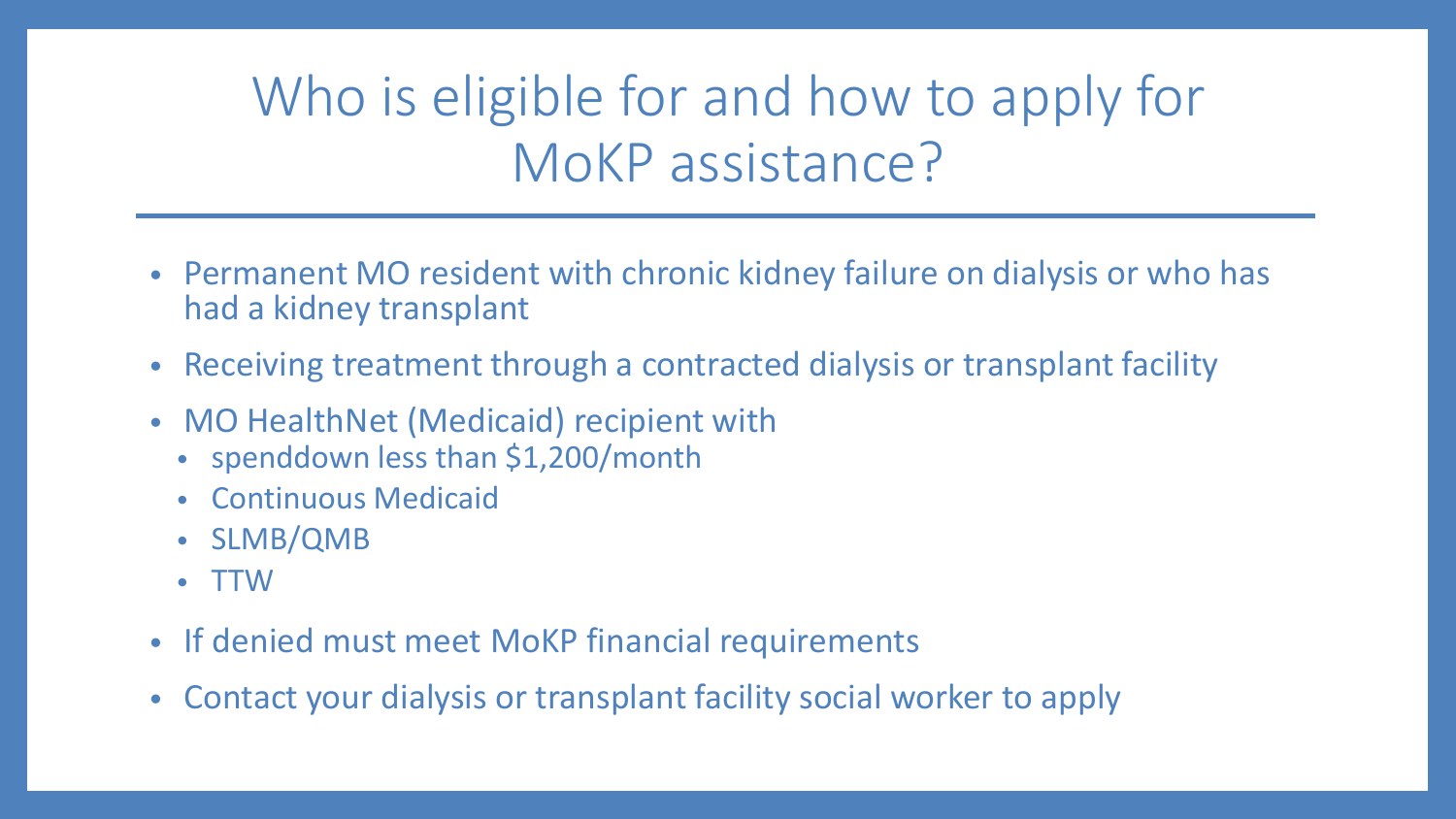Insurance coverage for the ESRD population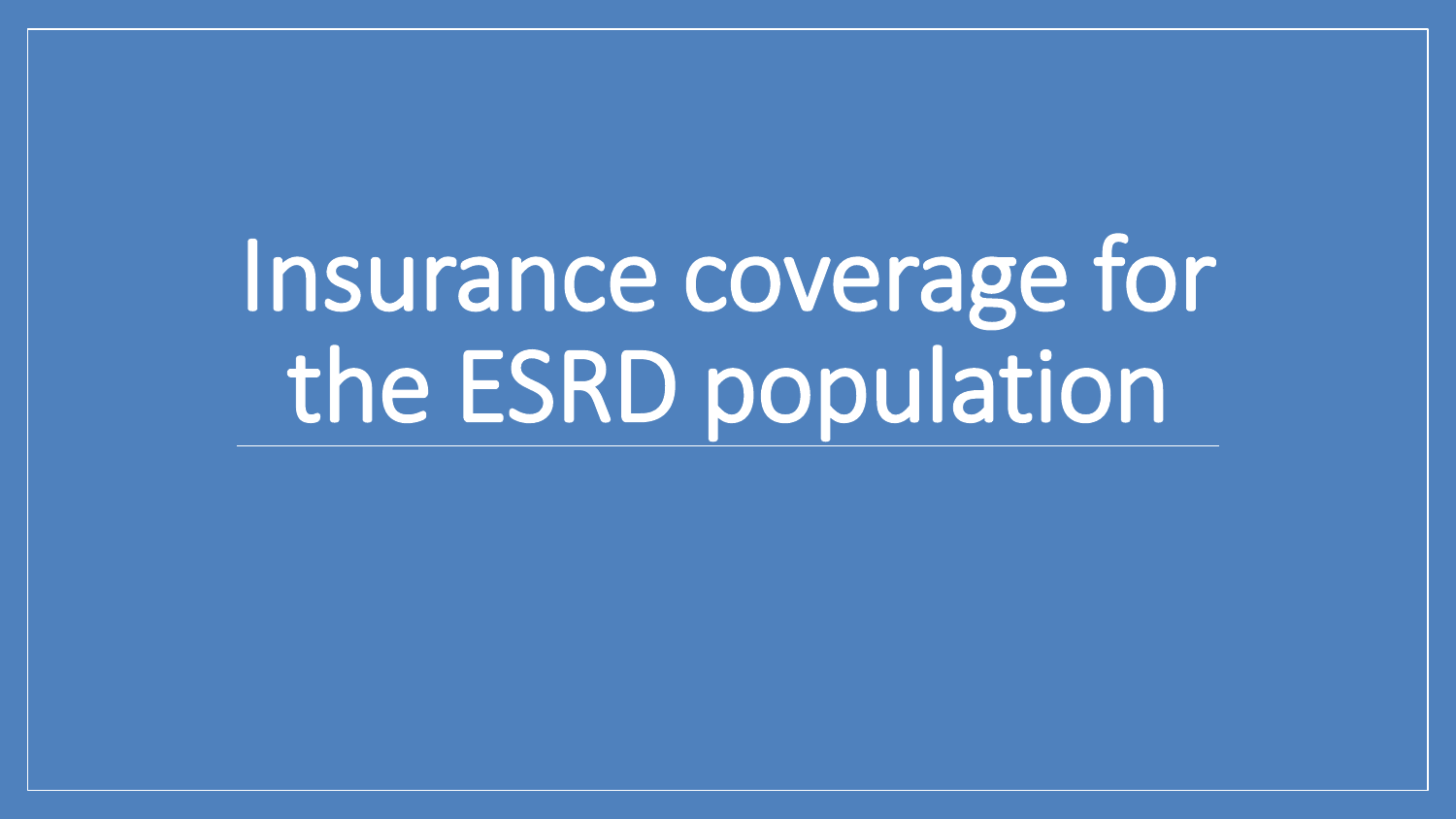# What is ESRD?

- End Stage Renal Disease also known as Stage 5 Chronic Kidney Disease
- Stage of kidney disease requiring transplant or renal dialysis
- Dialysis performs the duties of the kidneys "cleans" the patient's blood
- Transplants can be performed on patients who have been on dialysis for years or preemptive to (before) dialysis ever begins

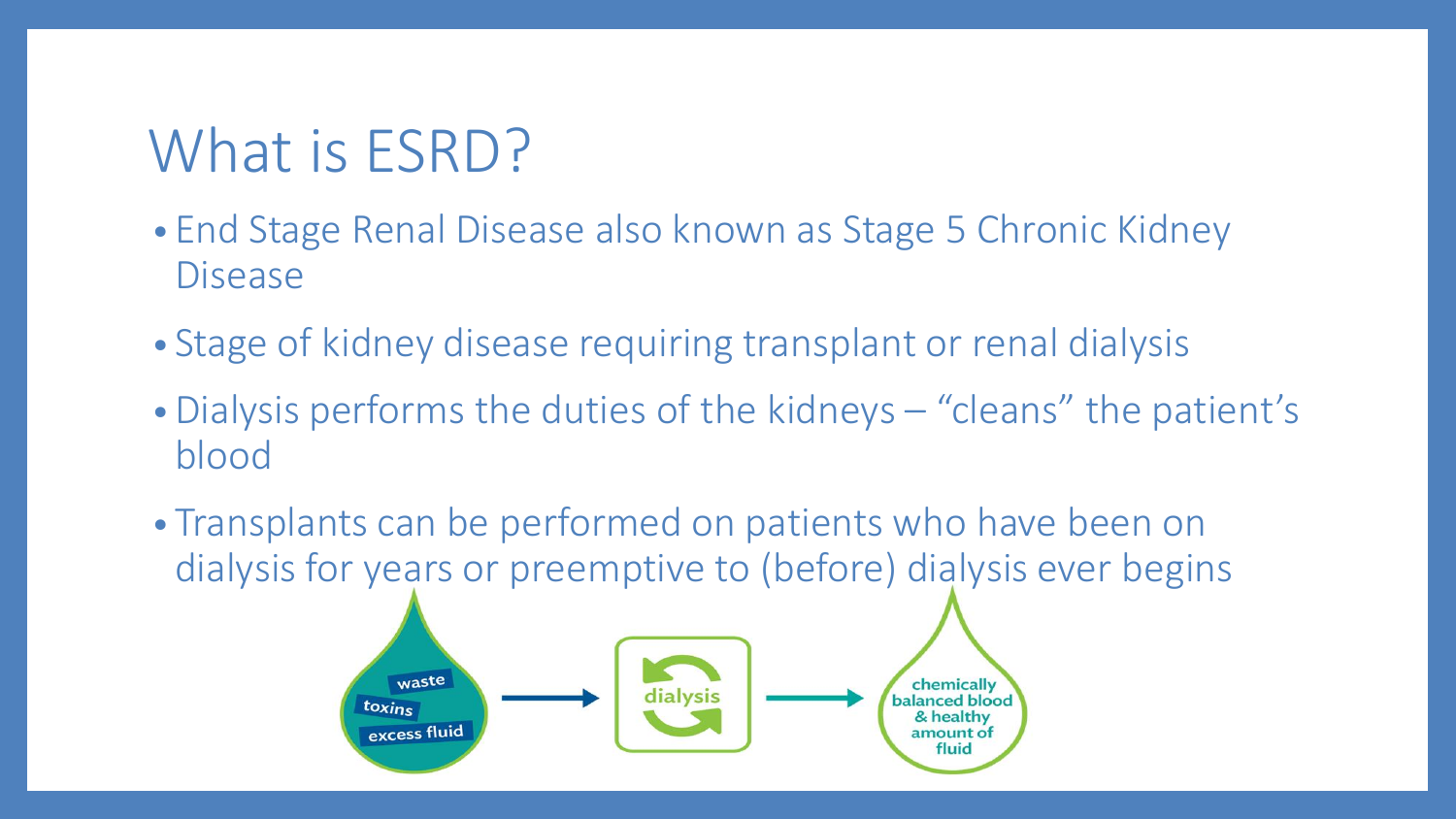# Medicare Basics for ESRD Clients

- Excessive expenses related to treatment for kidney disease prompted the special provisions for Medicare
- •Are they eligible for Medicare?
	- Kidneys no longer work and the beneficiary needs regular dialysis, a kidney transplant, or has had a kidney transplant
	- Same requirements for work quarters as those with Medicare based on a disability
	- Can pull from a spouse, parent, etc. as those with Medicare based on a disability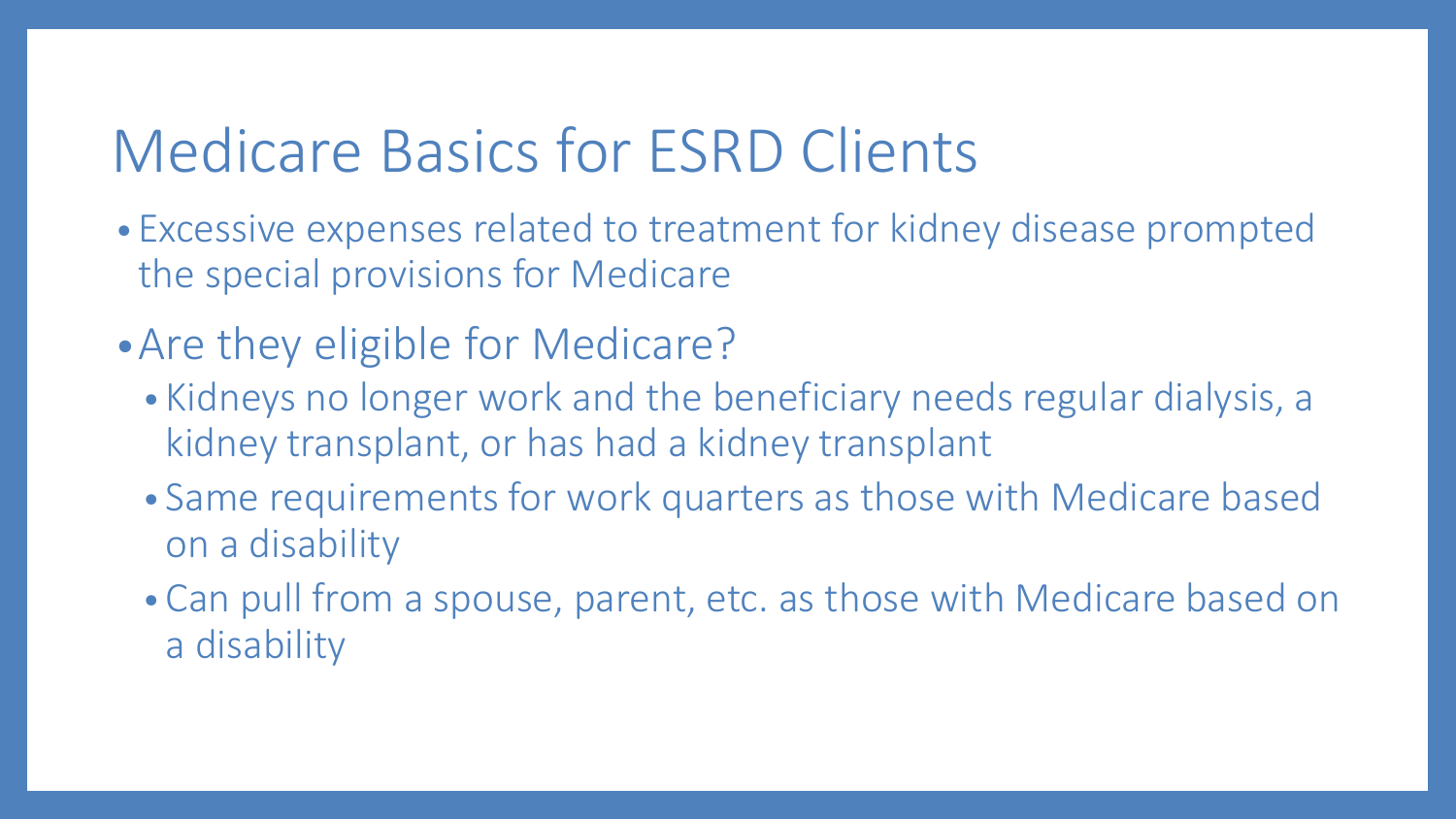## Medicare Basics for ESRD Clients

- CMS Form 2728 declares client is enrolling in Medicare based on ESRD status – very important to determine start date of coverage!
- Already completed a Medicare application under another disability? Then re-apply! Coverage can begin sooner.
- Already have active Medicare based on another disability? Then reapply! Doesn't require re-establishing disability every 2 years.
- Already have Medicare but with a Part B penalty? Then re-apply! Part B premium penalty will be dropped.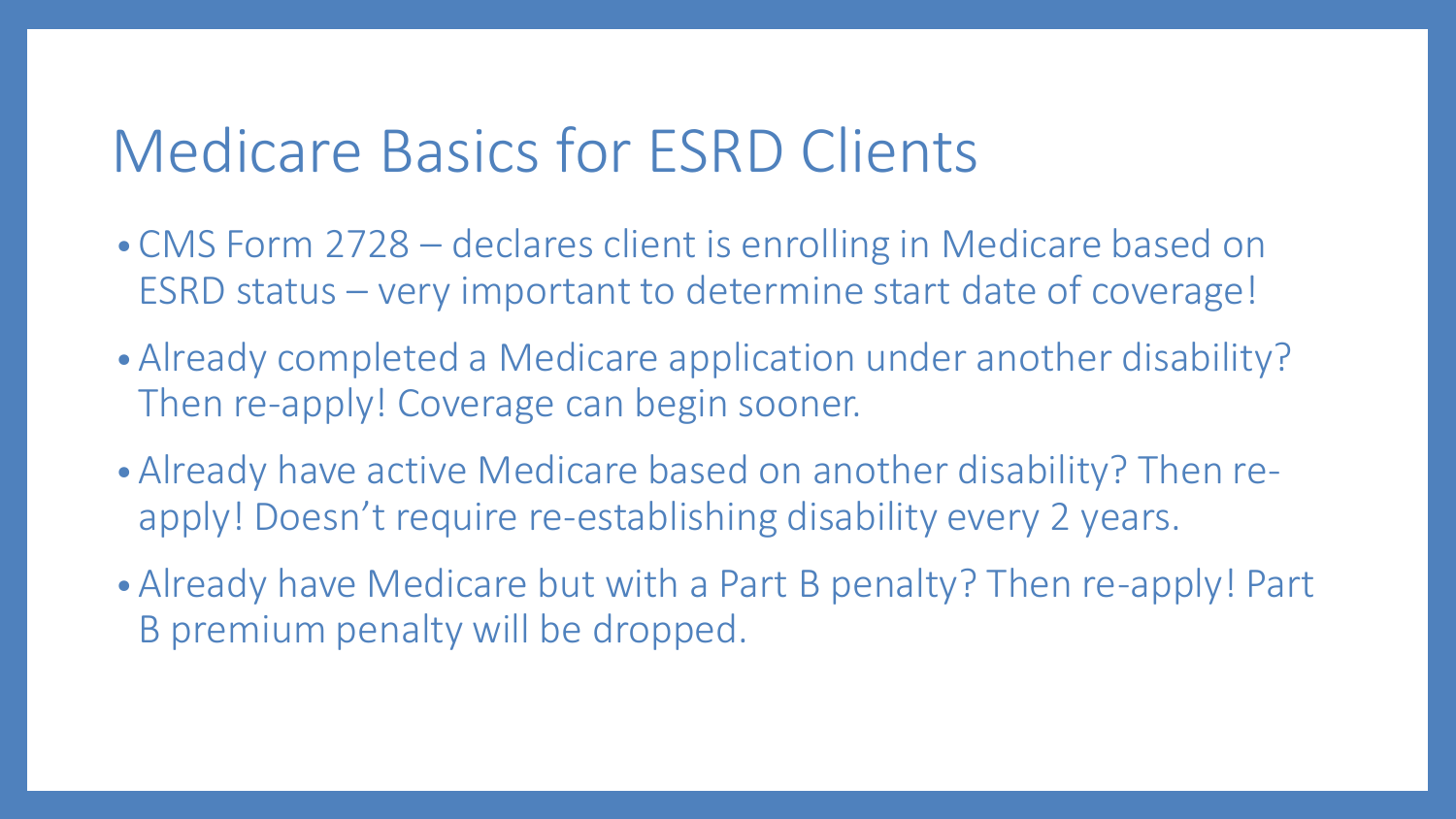#### Immunosuppressive drugs

- •Anti-rejection medications necessary to reduce the risk of the body rejecting the new organ, will take as long as the kidney works
- •Medicare Part B pays 80% of this cost
- •When looking at Prescription Drug Plans for these beneficiaries: DO NOT ADD IMMUNOSUPPRESSIVE DRUGS TO THE MEDICATION LIST unless they didn't have Part A at time of transplant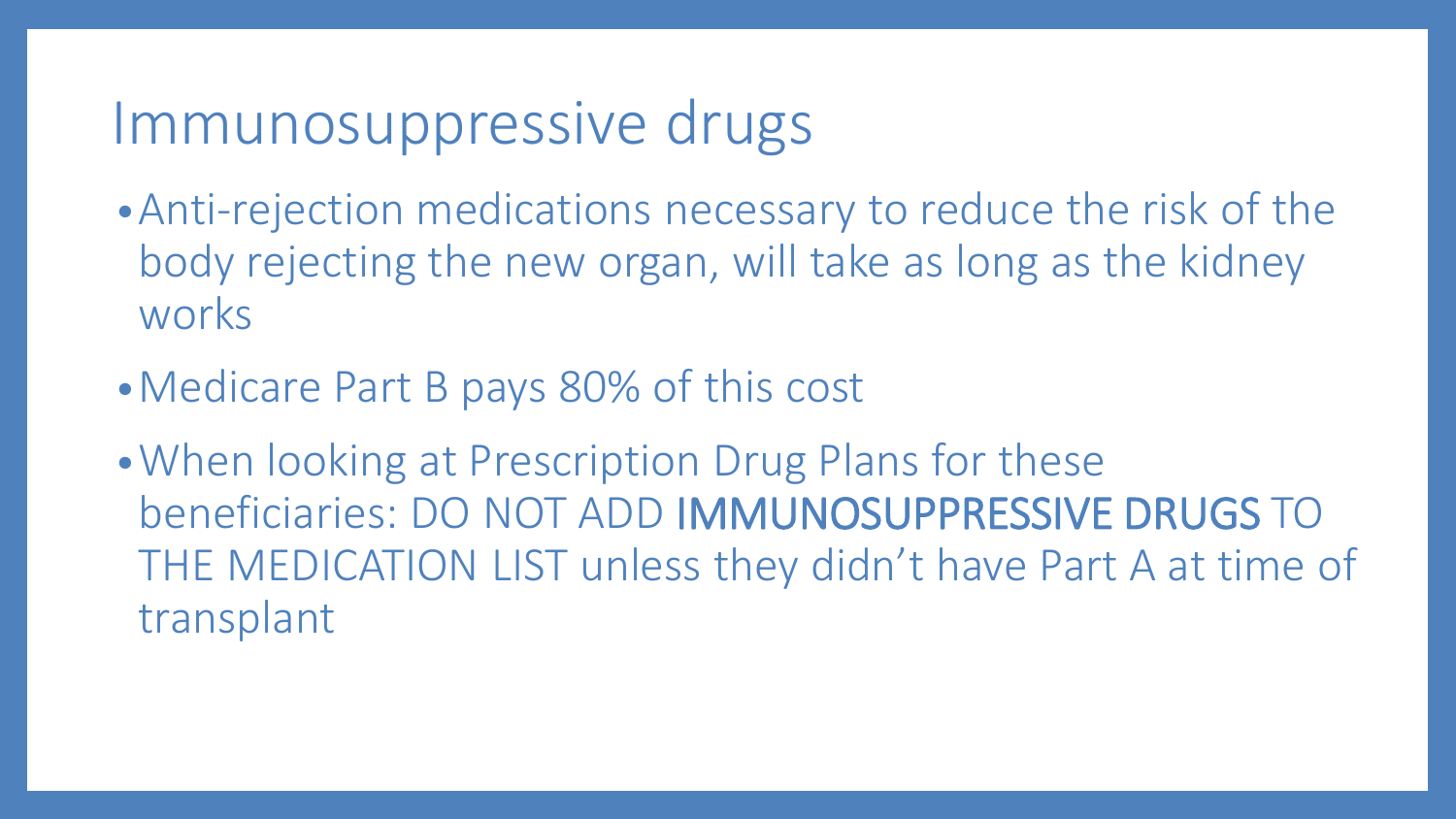# Enrollment Periods

- Initial enrollment period (3-1-3)
	- o Automatic enrollment receiving Social Security retirement or Railroad Retirement or SSDI for 24 months
	- o Manual enrollees not drawing Social Security benefits, still working, or not enough credits based on age
- General enrollment period January, February, or March every year
	- o Part B effective July 1 of that year. In January 2023, it will become effective the month after enrollment.
- ESRD Special Enrollment If you're eligible for Medicare based on ESRD and don't enroll right away, you may be eligible for up to 12 months of retroactive coverage, once you're enrolled in Medicare.



When enrolling someone retroactive in Part B they will owe monthly premiums for those months and could be at risk of losing eligibility in enrolling in a Medicare Supplement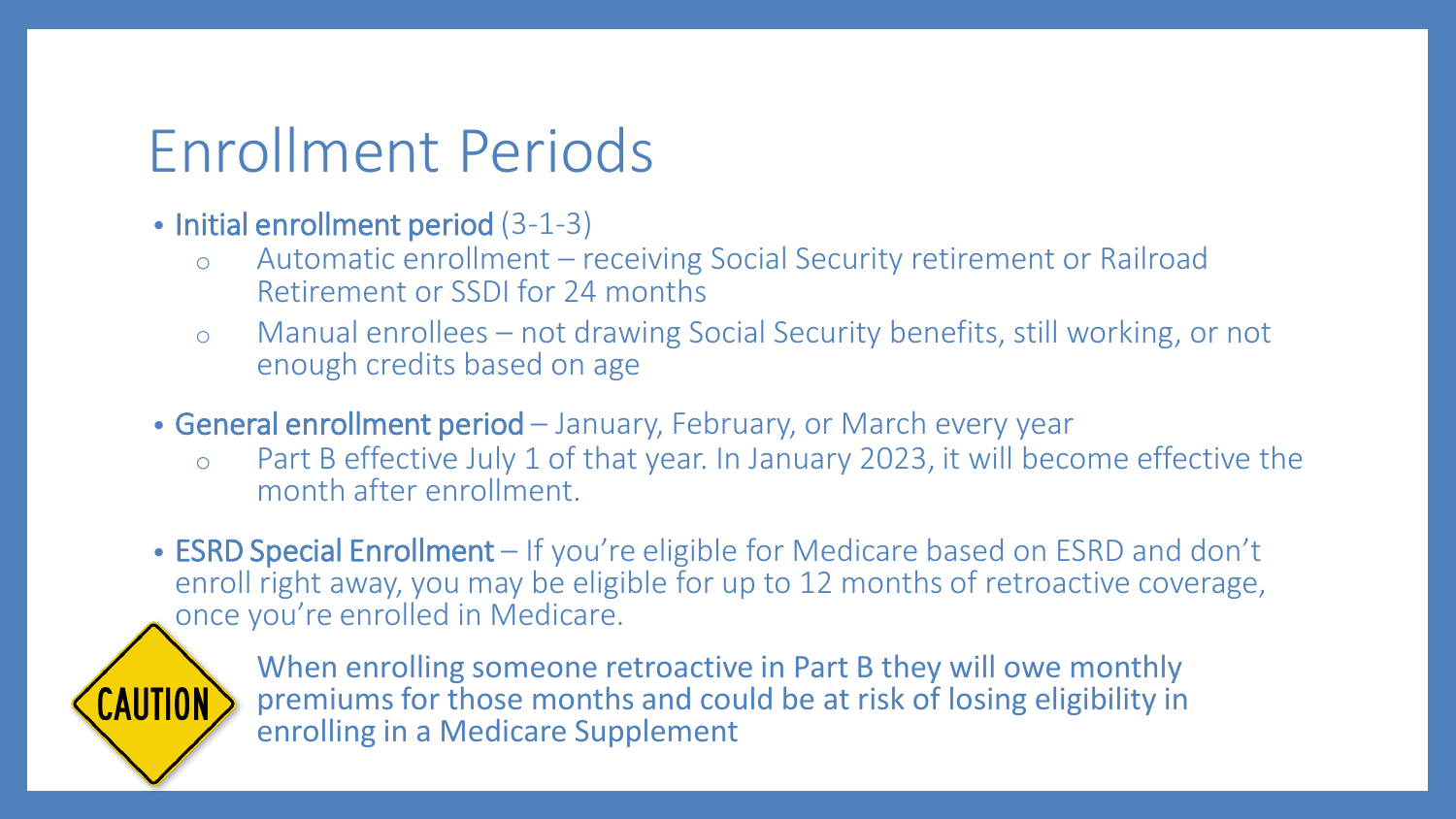# When will ESRD Medicare coverage begin?

- •3-month waiting period if on in-center dialysis
- •No waiting period if beneficiary starts home/self-care training before end of 3-month waiting period & is expected to complete it.
- •No waiting period if beneficiary gets a kidney transplant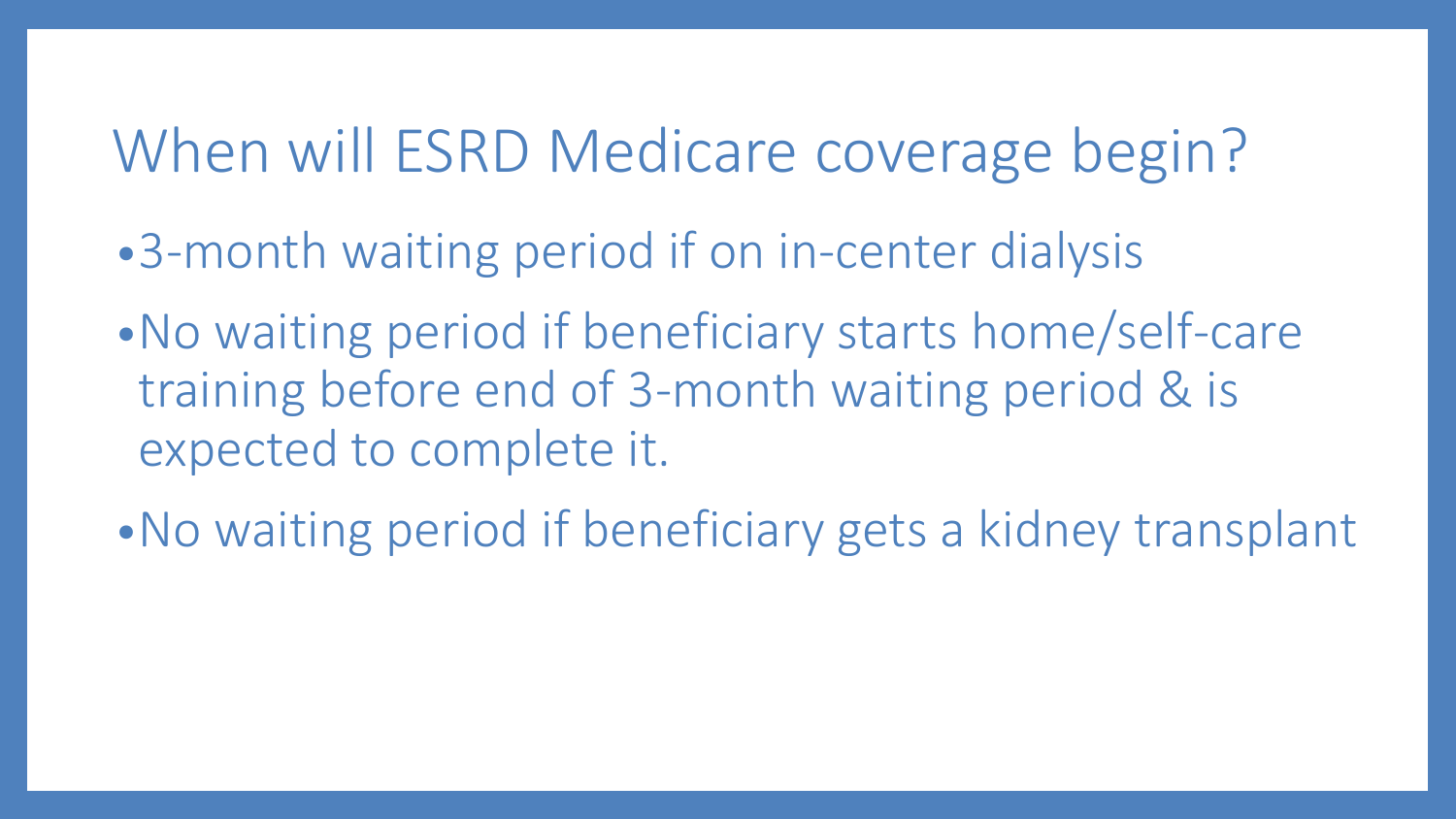# When will ESRD Medicare coverage end?

- Coverage will transition to aged in Medicare once the beneficiary reaches 65 years of age
- If Medicare coverage is based only on ESRD, coverage will end when:
	- 12 months have passed after dialysis treatments stop
	- 36 months have passed after a successful kidney transplant
- Coverage will not end if:
	- Dialysis is started within 36 months of a transplant
	- Another kidney transplant is performed within 36 months after the first transplant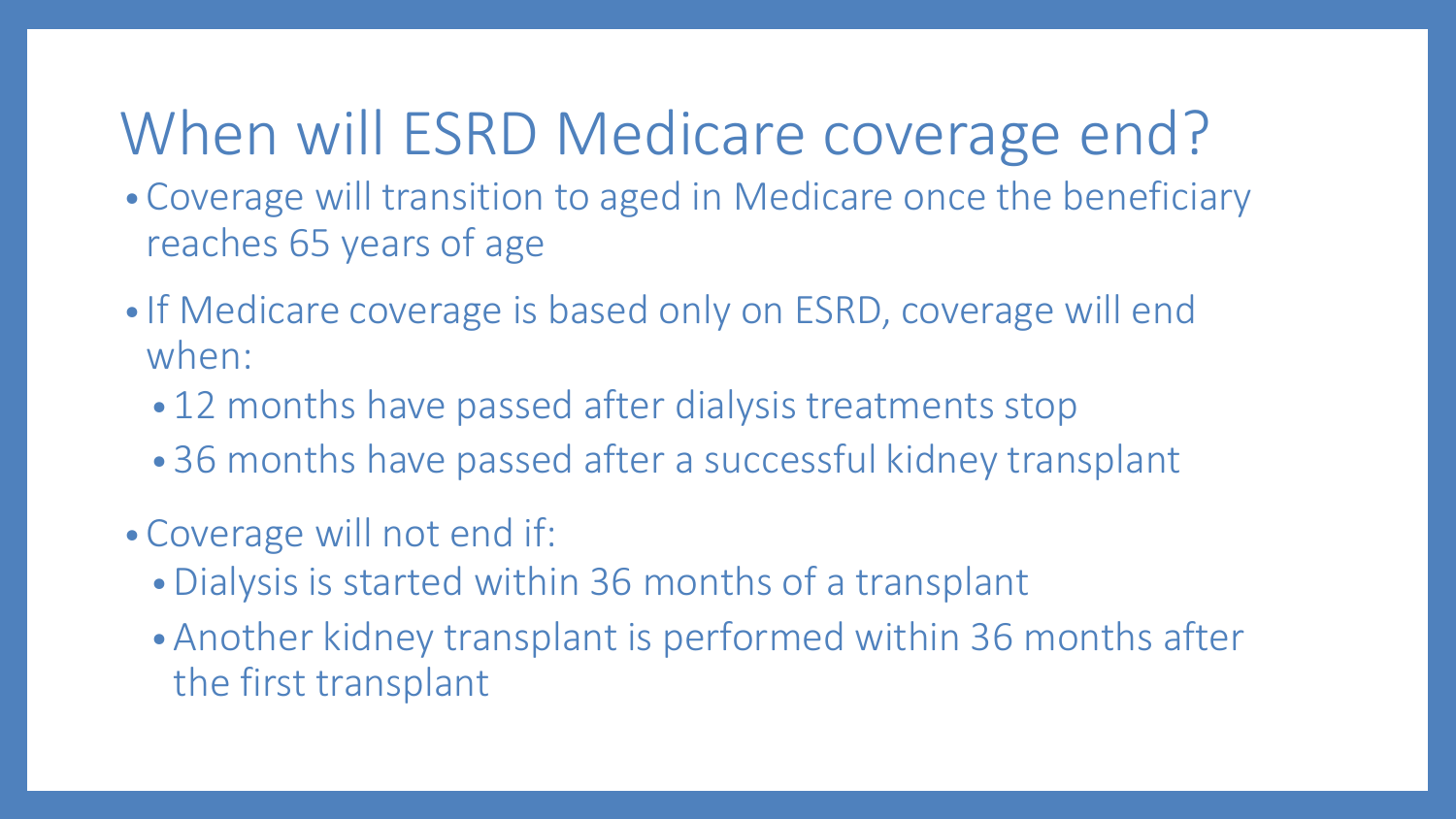## Coordination of Benefits

- 30 month coordination of benefits period
- Begins when eligibility for ESRD Medicare begins, even if the individual hasn't signed up for ESRD Medicare yet.
- Effects clients with EGHP, COBRA, or other retiree policies
- First 30 months of coverage: EGHP, COBRA, or other retiree policy will pay primary
- After 30 months: Medicare will pay primary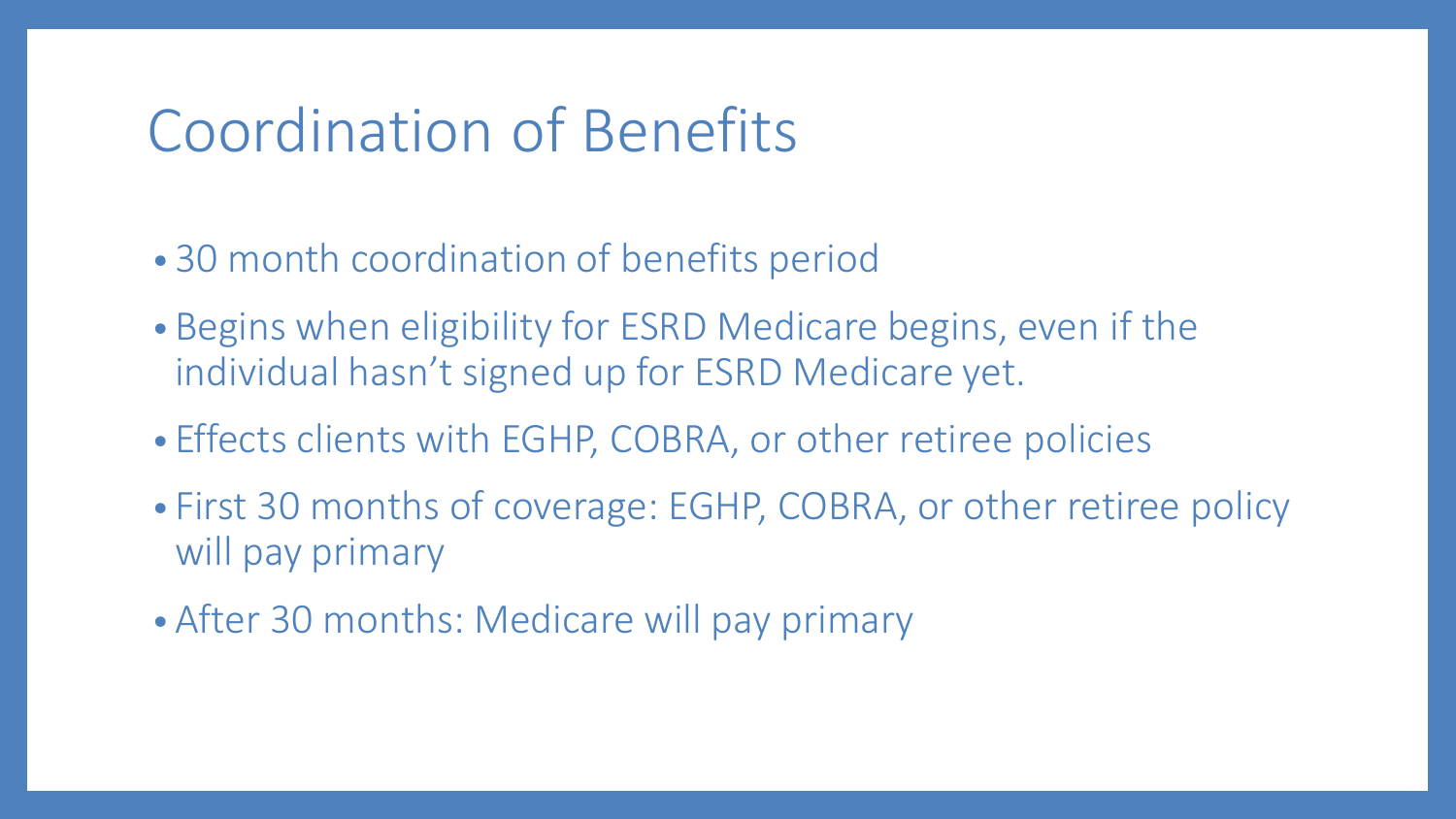## Delaying ESRD Medicare Enrollment

- An individual can enroll in Parts A and B at anytime during their 30-month COB, as long as they enroll in both at the same time.
- If an individual chooses to delay ESRD Medicare enrollment, they should turn down both Parts A and B.
- This is because if an individual enrolls in Part A and delays Part B, they lose their right to enroll at any time during the 30-month COB period.
- Instead they will have to wait to enroll in the General Enrollment Period and will likely face gaps in coverage and a late enrollment penalty.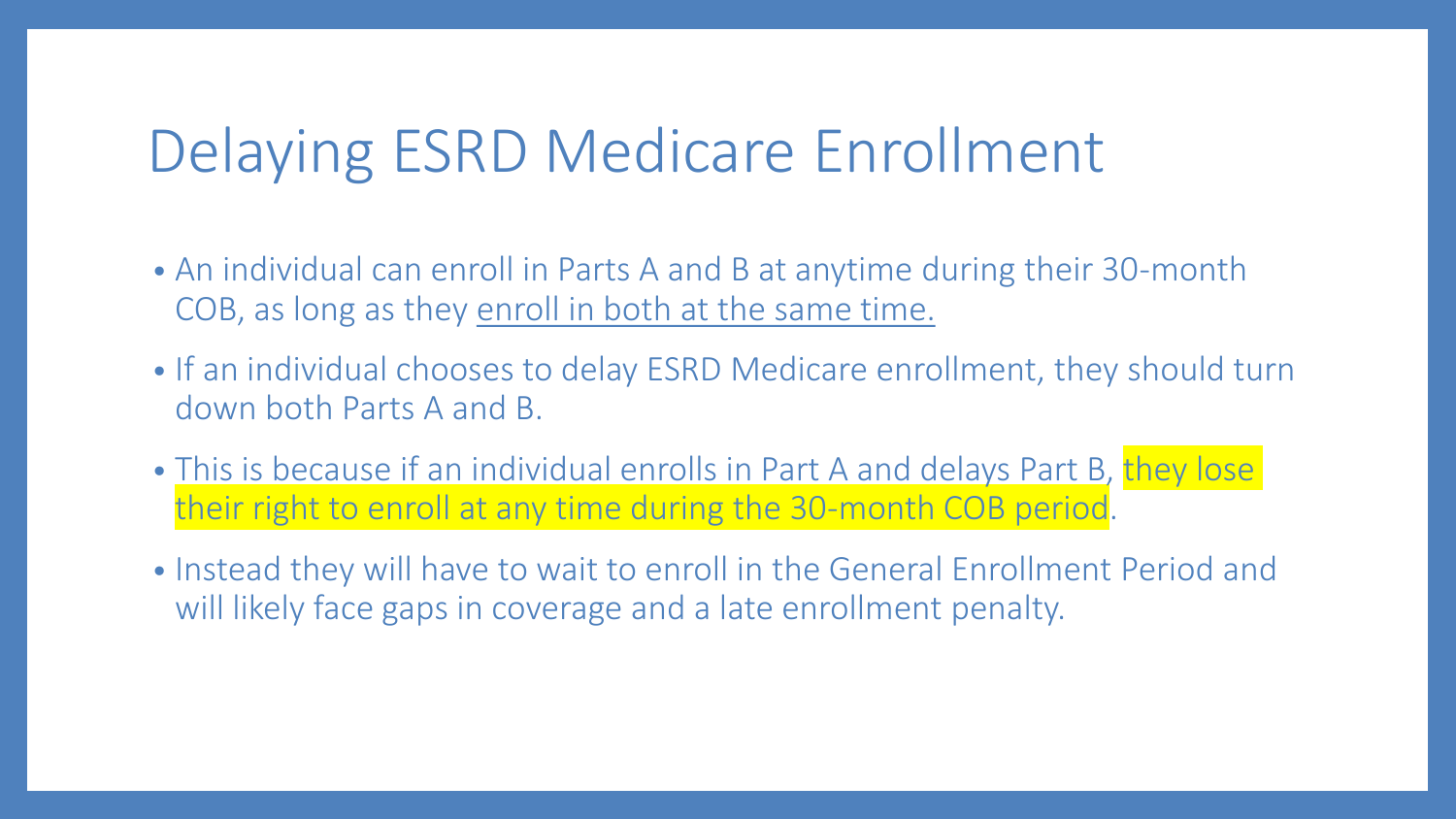#### More things to think about before delaying enrollment…

Remember! Part B will **never** cover transplant client's immunos unless:

- **Part A is in effect transplant month (or backdated to transplant** month—can backdate up to 12 months)
- **Transplant surgery is in Medicare-approved transplant program**

#### **• Part B is in effect when client wants immunos covered**

**Having Medicare A & B limits what provider who accepts** Medicare assignment can charge; savings may exceed Part B premium

oProvider can bill Medicare for EGHP's out-of-pocket costs for Medicarecovered services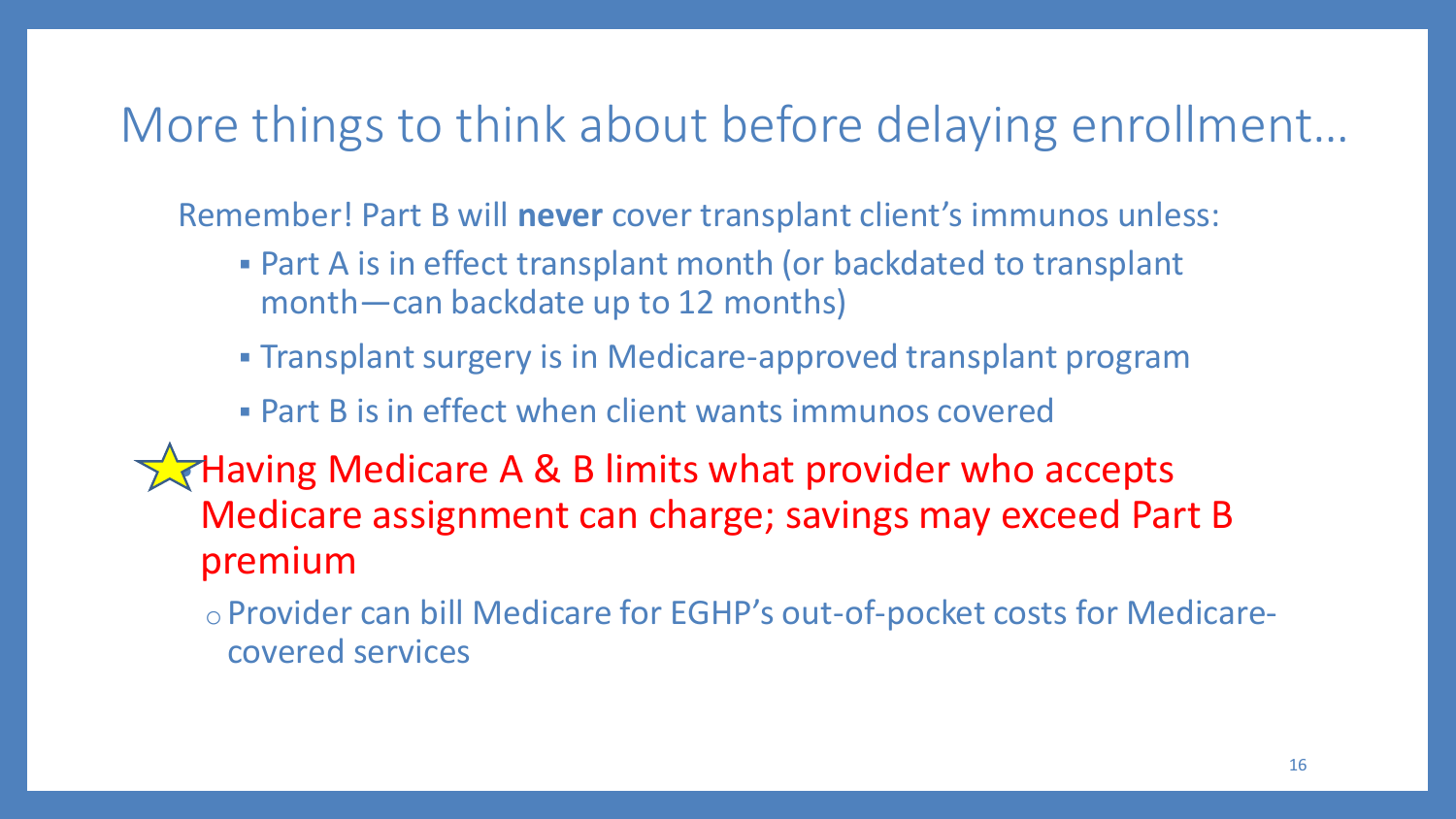# Should a person with an EGHP enroll in Medicare during 30 month COB period:

#### **Reasons to enroll**

- Medicare will help pay deductibles, coinsurance, and out-of-network expenses of EGHP
- Medicare assignment
- Kidney transplant anti-rejection medications will be covered by Medicare Part B **ONLY** if the client has **Medicare Part A** at the time of transplant performed at Medicare certified facility

#### **Reasons to not enroll**

• No Part B premiums for the first 30 months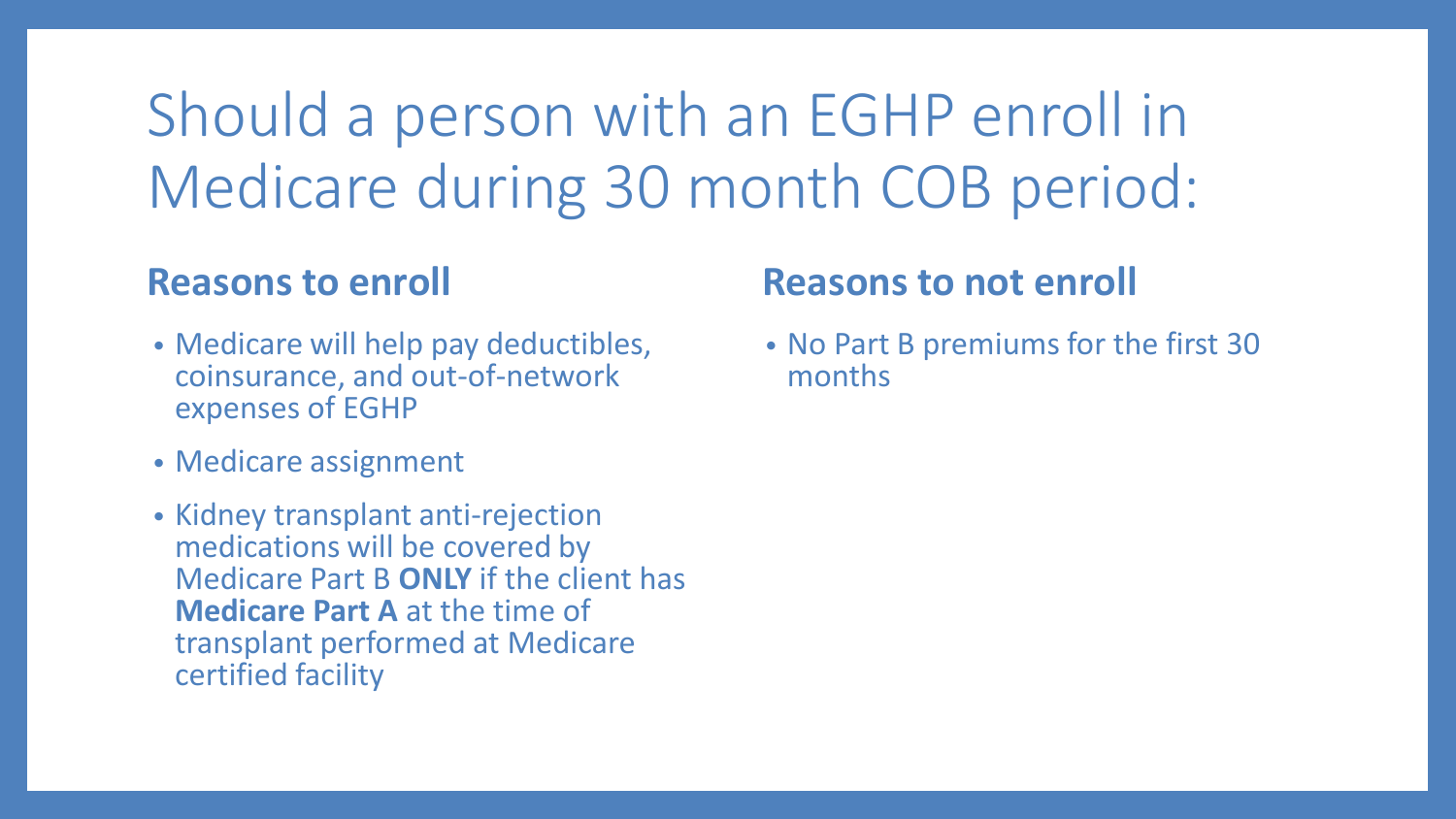#### In other words…

•We do not recommend delaying enrollment in Medicare when you have an EGHP, but should the beneficiary make that decision they should:

- •Watch their deadlines!
- Enroll in Medicare A & B effective 31<sup>st</sup> month of treatment due to 30 month COB period.
- If only enrolled in Part A, enroll in Part B during the GEP before the 30 month COB period ends.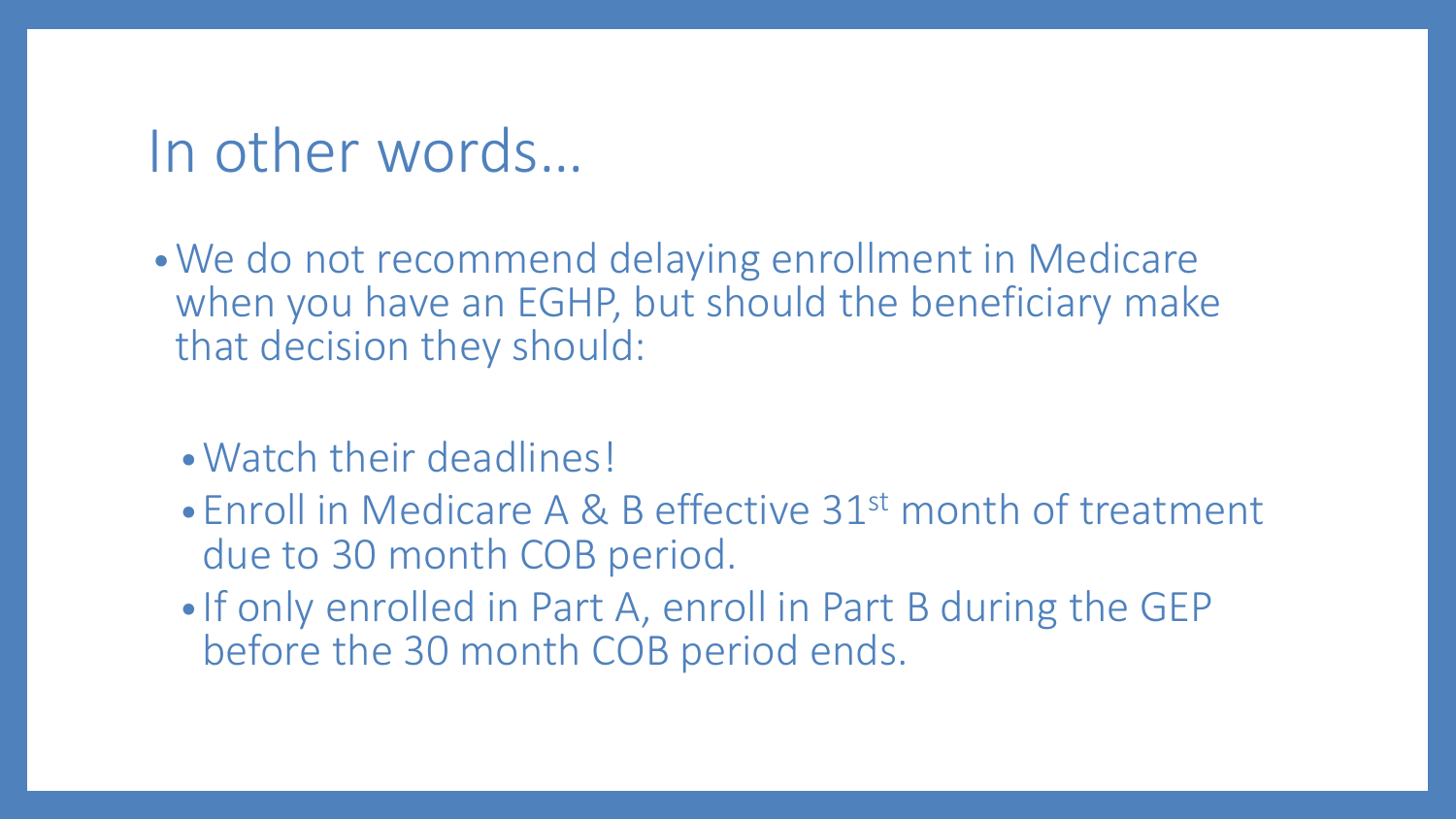## Example

- Joe starts dialysis in-center January 2021 and has EGHP
- COB starts April 2021 and ends October 2023
- Joe enrolls in Part A effective April 2021 but delays enrolling in Part B
- Joe can only enroll in Part B during the General Enrollment Period (January March of every year)
- If Joe waits until the end of his 30 month COB, he can't enroll in Part B until January 2024 to become effective February 2024. He will have no coverage from November 1, 2023 through January 31, 2024 because his EGHP is not primary anymore and he will have to pay a penalty on Part B.
- Joe needs to enroll in Part B March 2023 to become effective April 1, 2023.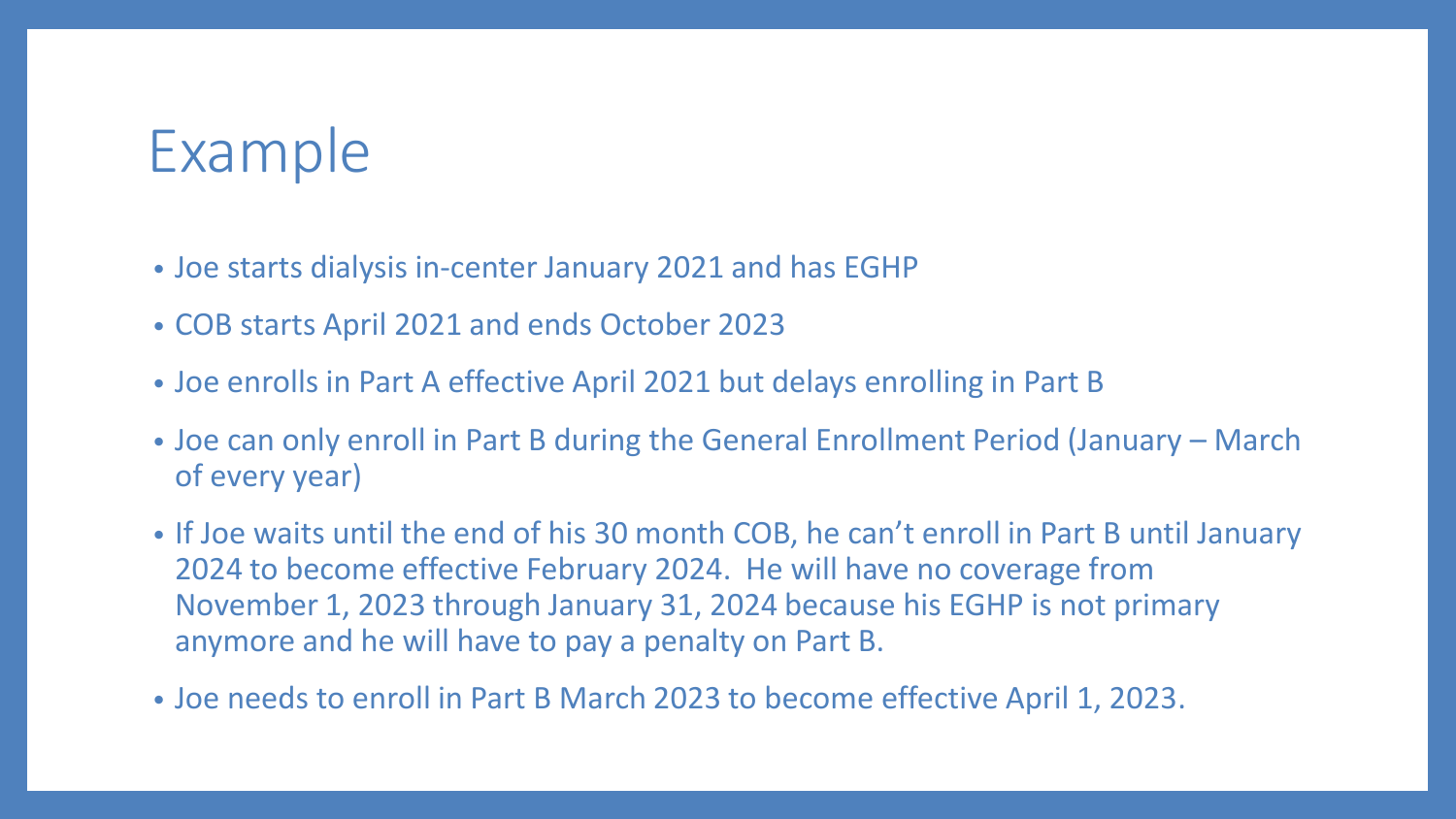#### Contact Us

(573) 882-2506 (800) 733-7345 Fax: (573) 882-0167

> 2800 Maguire Blvd, Suite B110 Columbia, MO 65211

> > www.mokp.org